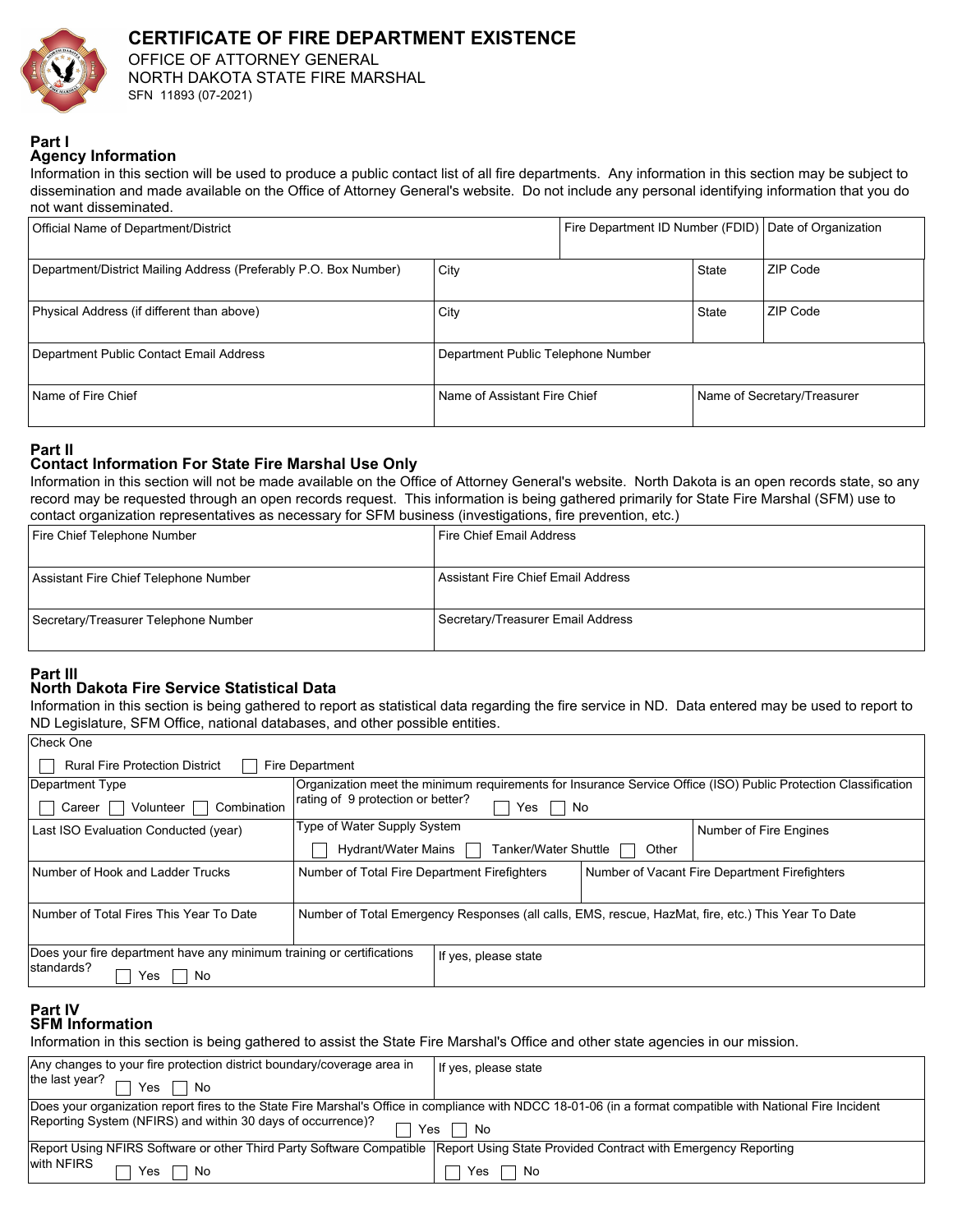SFN 11893 (07-2021) Page 2 of 3

| Report using NFIRS paper forms submitted to SFM to enter? |                       |                     |                         |  |
|-----------------------------------------------------------|-----------------------|---------------------|-------------------------|--|
| Yes<br>No                                                 |                       |                     |                         |  |
| Check Services Used by State Fire Marshal's Office        |                       |                     |                         |  |
| Code Assistance/Interpretation/Enforcement                | Fire Inspections<br>× | Fire Investigations | <b>Public Education</b> |  |
|                                                           |                       |                     |                         |  |
| How can we improve our services?                          |                       |                     |                         |  |
|                                                           |                       |                     |                         |  |
|                                                           |                       |                     |                         |  |

#### **Roster**

**Enter official roster for each Department/District position. If a position is vacant, please include by noting "vacant position". If not submitting on-line, please attach a roster. Roster must note: full name (first and last), age/DOB, full time/part-time (regularly salaried) or volunteer/paid on-call, name of position (firefighter, fire chief, etc), active/not active, and years of service. Minimum of four firefighters required.**

| <b>Full Name</b><br>(first, last, & suffix (if applicable)) or<br>"vacant" | <b>Birth Year</b><br>(not required) | Full-time/Part-time<br>(regularly salaried or<br>volunteer/paid on-call | Name of Position<br>(firefighter/fire chief/<br>administration, etc.) | Active/Inactive           | Date of Hire/Start<br>Date |
|----------------------------------------------------------------------------|-------------------------------------|-------------------------------------------------------------------------|-----------------------------------------------------------------------|---------------------------|----------------------------|
|                                                                            |                                     | $\vert \vert$                                                           |                                                                       | $\overline{\phantom{0}}$  |                            |
|                                                                            |                                     | $\overline{\phantom{a}}$                                                |                                                                       | $\vert \textbf{v} \vert$  |                            |
|                                                                            |                                     | $\overline{\phantom{a}}$                                                |                                                                       | $\overline{\phantom{0}}$  |                            |
|                                                                            |                                     | $\blacktriangledown$                                                    |                                                                       | $\blacksquare$            |                            |
|                                                                            |                                     | $\blacksquare$                                                          |                                                                       | $\boxed{\blacksquare}$    |                            |
|                                                                            |                                     | $\blacktriangledown$                                                    |                                                                       | $\blacktriangledown$      |                            |
|                                                                            |                                     | $\blacktriangledown$                                                    |                                                                       | $\boxed{\blacksquare}$    |                            |
|                                                                            |                                     | $\vert \textbf{v} \vert$                                                |                                                                       | $\vert \textbf{v} \vert$  |                            |
|                                                                            |                                     | $\overline{\phantom{a}}$                                                |                                                                       | $\blacksquare$            |                            |
|                                                                            |                                     | $\overline{\phantom{0}}$                                                |                                                                       | $\overline{\phantom{0}}$  |                            |
|                                                                            |                                     | $\blacksquare$                                                          |                                                                       | $\blacksquare$            |                            |
|                                                                            |                                     | $\blacksquare$                                                          |                                                                       | $\vert \textbf{v} \vert$  |                            |
|                                                                            |                                     | $\overline{\phantom{0}}$                                                |                                                                       | $\vert \bullet \vert$     |                            |
|                                                                            |                                     | $\boxed{\mathbf{v}}$                                                    |                                                                       | $\vert \textbf{v} \vert$  |                            |
|                                                                            |                                     | $\overline{\phantom{0}}$                                                |                                                                       | $\overline{\phantom{0}}$  |                            |
|                                                                            |                                     | $\blacksquare$                                                          |                                                                       | $\blacksquare$            |                            |
|                                                                            |                                     | $\blacktriangledown$                                                    |                                                                       | $\blacktriangledown$      |                            |
|                                                                            |                                     | $\blacktriangledown$                                                    |                                                                       | $\vert$                   |                            |
|                                                                            |                                     | $\vert \textbf{v} \vert$                                                |                                                                       | $\boxed{\blacksquare}$    |                            |
|                                                                            |                                     | $\blacktriangleright$                                                   |                                                                       | $\blacksquare$            |                            |
|                                                                            |                                     | $\begin{array}{c} \hline \rule{0pt}{2ex} \textbf{b} \end{array}$        |                                                                       | $\vert \textbf{v} \vert$  |                            |
|                                                                            |                                     | $\overline{\phantom{0}}$                                                |                                                                       | $\vert$                   |                            |
|                                                                            |                                     | $\blacksquare$                                                          |                                                                       | $\vert \bullet \vert$     |                            |
|                                                                            |                                     | $\overline{\mathbf{r}}$                                                 |                                                                       | $\overline{\blacksquare}$ |                            |
|                                                                            |                                     | $\boxed{\blacksquare}$                                                  |                                                                       | $\vert \bullet \vert$     |                            |
|                                                                            |                                     | $\blacktriangleright$                                                   |                                                                       | $\vert \textbf{v} \vert$  |                            |
|                                                                            |                                     | $\overline{\phantom{0}}$                                                |                                                                       | $\vert \bullet \vert$     |                            |
|                                                                            |                                     | $\vert \textbf{v} \vert$                                                |                                                                       | $\vert \textbf{v} \vert$  |                            |
|                                                                            |                                     | $\vert \textbf{v} \vert$                                                |                                                                       | $\vert \textbf{v} \vert$  |                            |
|                                                                            |                                     | $\vert \textbf{v} \vert$                                                |                                                                       | $\vert \textbf{v} \vert$  |                            |